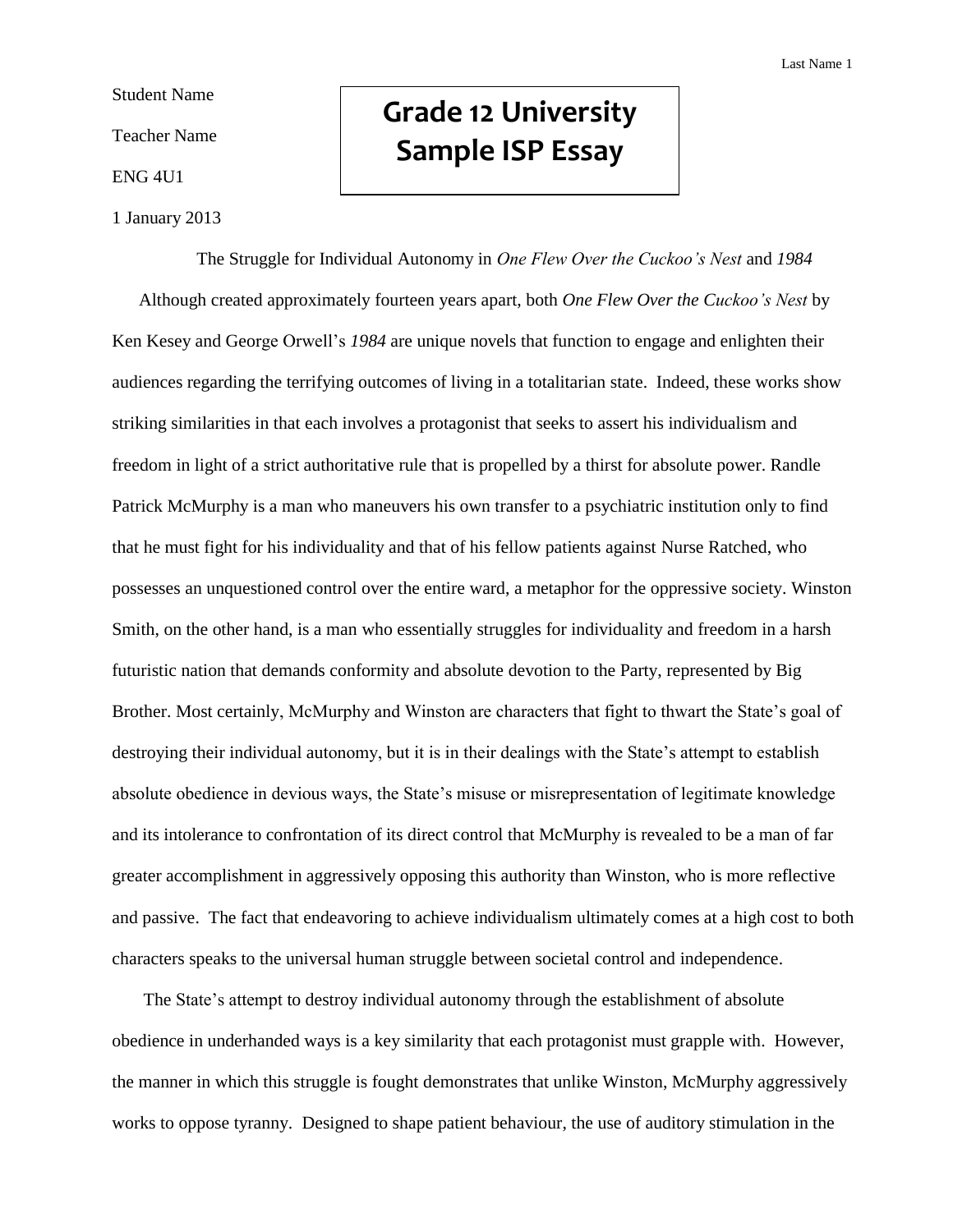form of taped music that is incessantly played on the psychiatric ward triggers a direct and loud response from McMurphy. While attempting to speak over the music he declares, "I *wish some idiot in that nurses' hothouse would turn down that frigging music"* (Kesey 79). McMurphy's objection is clearly and forcefully voiced and the fact that he is able to actively reduce the impact of the auditory input by establishing the Tub Room as a recreational facility underlines his dynamic pursuit of individuality.

Winston, on the other hand, accepts the presence of the telescreen's constant bombardment of incoming stimulation despite being irritated by it. He informs the reader that "the instrument (the telescreen, it was called) could be dimmed, but there was no way of shutting it off completely" (Orwell 4). Here, Winston's acceptance of the situation without a contemplation of possible alternatives displays his greater timidity towards authority. His immense surprise that O'Brien is able to turn off his telescreen indicates that the possibility of affecting the telescreen in some way has never been actively entertained by Winston.

So too, the State's attempt to establish trust in a false nurturing figurehead in order to diminish a sense of individuality and instill obedience reveals McMurphy's clarity of vision in recognizing the façade and boldly vocalizing the reality. Although the Public Relations man tells a ladies club that Nurse Ratched is "just like a mother" (Kesey 37), McMurphy pronounces Nurse Ratched "a ball cutter" (Kesey 60) because he observes her emasculating the patients during a group meeting. Like her uniform, Nurse Ratched is "white and cold and stiff" (Kesey 31) and it is McMurphy who boldly clears the "fog" (Kesey 138) and exposes her for the true power seeker that she really is. Harding highlights McMurphy's courage when he admits that everyone thinks as McMurphy does, but has not had the courage to voice it aloud. He tells McMurphy, "you are right…No one's ever dared come out and say it before, but there; not a man among us that doesn't think it, that doesn't feel just as you do about her and the whole business" (Kesey 62). With such control, it is no wonder that Nurse Ratched is first introduced to the reader as "the Big Nurse" (Kesey 4), an analogy to Big Brother of *1984*.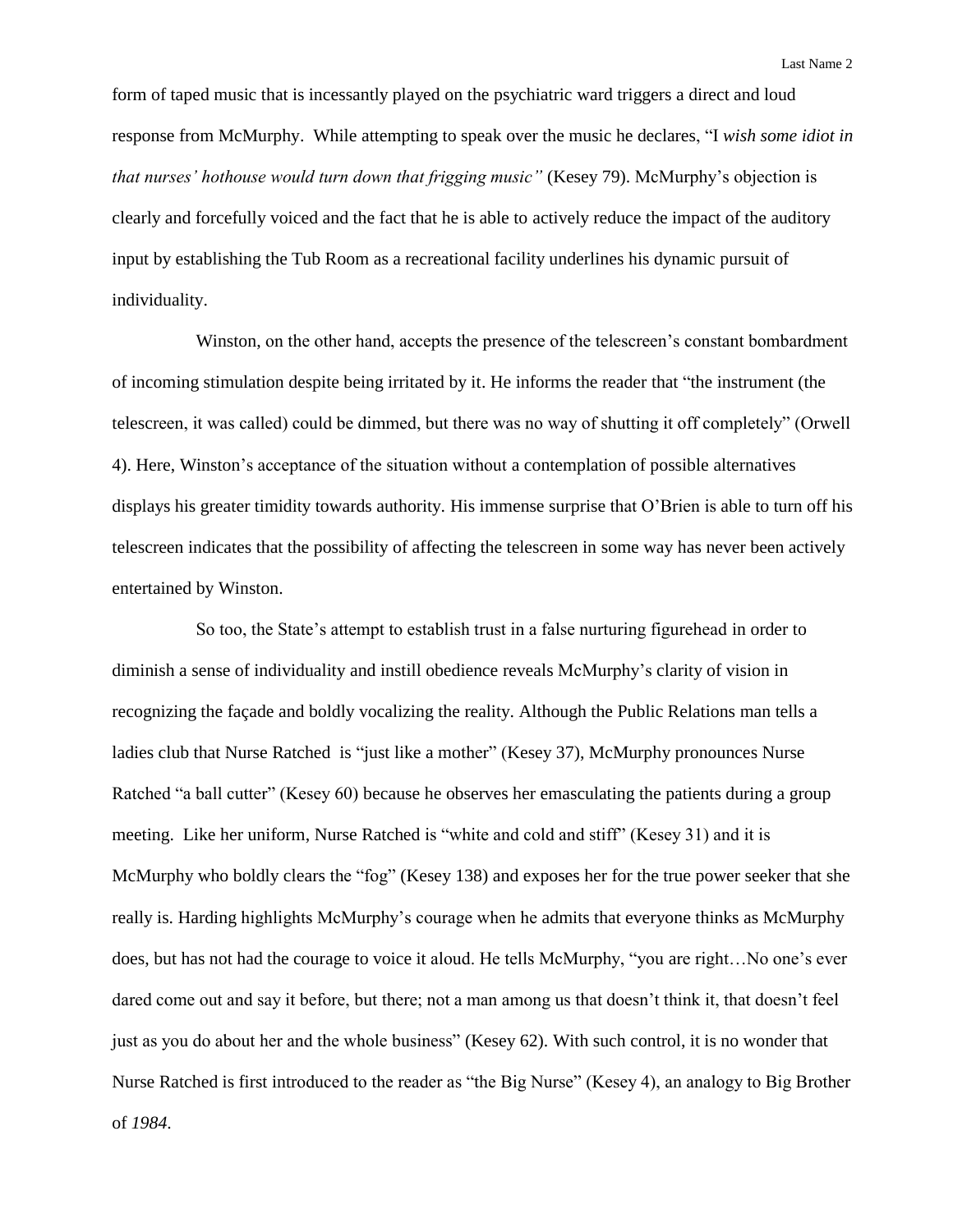Winston also recognizes the erroneousness of identifying his nation's figurehead, Big Brother, as a nurturing and protective family member. In a children's history book, Winston recalls how a picture of Big Brother, is "frightening you out of your beliefs, persuading you, almost, to deny the evidence of your senses" (Orwell 83). However, in contrast to McMurphy, Winston keeps such insights to himself, passively utilizing a diary to voice his rejection of Big Brother by repeatedly writing "DOWN WITH BIG BROTHER" (Orwell 20).

Furthermore, although the state utilizes propaganda to fabricate reality and instill obedience, it is McMurphy who overtly exploits this propaganda in order to assert his individuality while Winston remains idle. As he leads tours of Nurse Ratched's ward, the Public Relations man in *One Flew Over the Cuckoo's Nest* attempts to mask the old-fashioned cruelty associated with asylums. He exclaims, "what a *cheery* atmosphere, don't you agree?" (Kesey 10). Moreover, he "points out the TV, the big leather chairs, the sanitary drinking fountains" (Kesey 37), but "never, never looks at the men's faces" (Kesey 38). These words stress how the externals of the ward are designed to deceive visitors into believing that the patients are treated humanely. Despite residing in "a democratic ward" (Kesey 109), McMurphy's decision to sit in front of a blank TV screen in protest of being denied permission to watch the World Series, communicates a direct affront to the destruction of individuality that Nurse Ratched attempts to procure. Harding communicates the patients' fears of standing up to authority when he says "a baseball game isn't worth the risk" (Kesey 121), but McMurphy perseveres. Bromden describes this protest, saying "[McMurphy] don't even let on he knows the picture is turned off" (Kesey 144). Such a defiant act inevitably inspires the other patients to join McMurphy in watching the blank screen and this generates an obvious triumph of individuality over authority. The victory is especially insightful, given that Nurse Ratched exposes her true goal of controlling rather than rehabilitating the patients. She responds to McMurphy's rebellion by sharply exclaiming, "you're committed, you realize. You are…under the *jurisdiction* of me…the staff …Under the jurisdiction and *control*-" (Kesey 144).